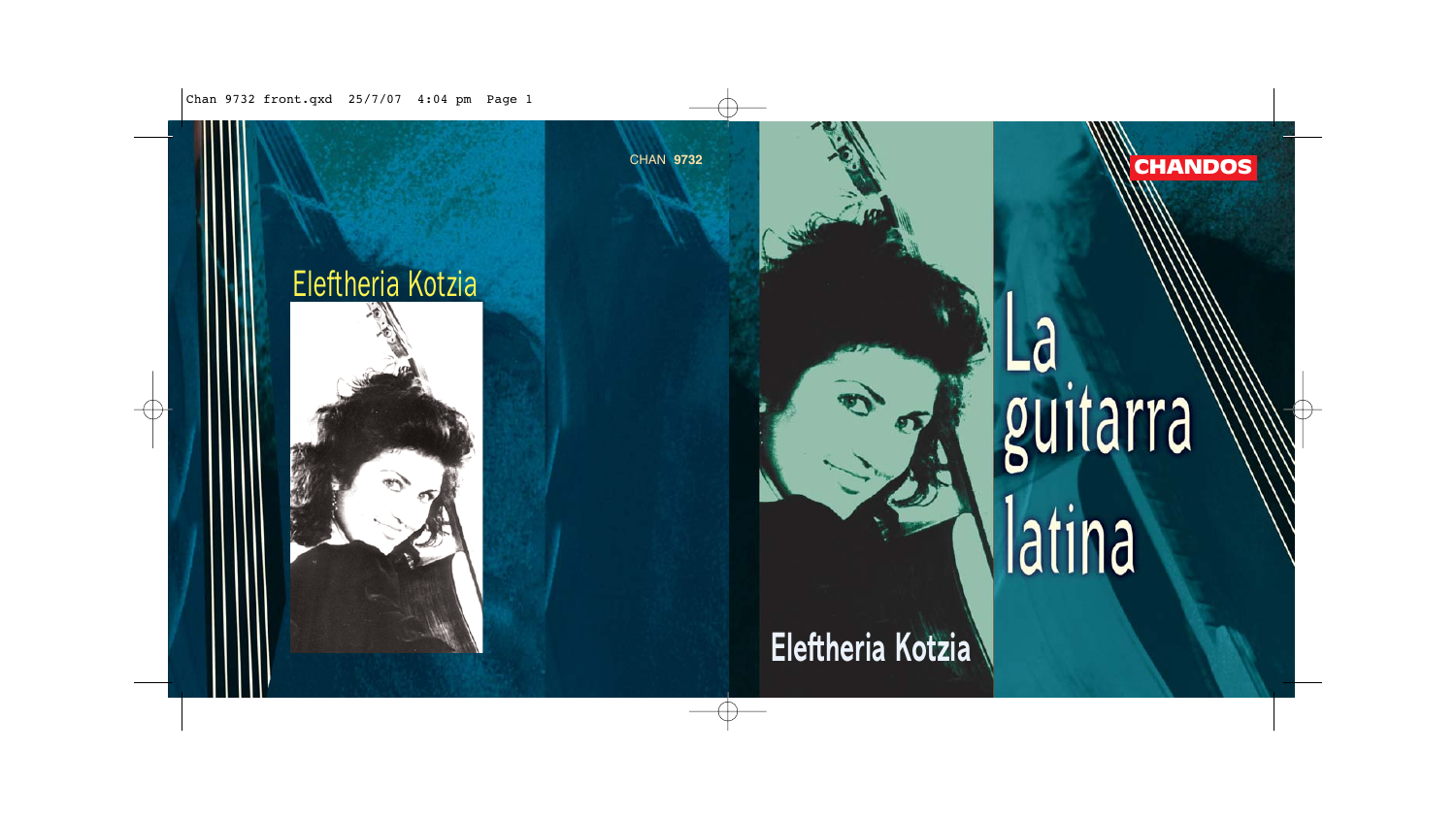

**Eleftheria Kotzia**

# **Roland Dyens** (b. 1955)

**Tango en skaï 2:47** 1

## **Hector Ayala** (1914–1985)

|           |   | <b>South American Suite</b>                                     | 15:53 |
|-----------|---|-----------------------------------------------------------------|-------|
| $\vert$ 2 | L | Preludio –                                                      | 2:04  |
|           |   | $\boxed{3}$ II Chôro (Brazil) –                                 | 2:17  |
|           |   | 4 III Takirari (Bolivia) -                                      | 1:44  |
|           |   | $\boxed{5}$ IV Tonada (Chile) –                                 | 1:55  |
|           |   | $\begin{bmatrix} 6 \end{bmatrix}$ V Vals (Peru) –               | 1:33  |
|           |   | $\boxed{7}$ VI Guarania (Paraguay) –                            | 4:09  |
|           |   | $\boxed{\underline{\mathbf{s}}}$ VII Gato y Malambo (Argentina) | 2:11  |

## **Ernesto Cordero** (b. 1946)

|                 | <b>Three Cantigas negras</b>   | 9:27 |
|-----------------|--------------------------------|------|
| 9               | 1 Canto negroriano             | 3:32 |
| 10 <sup>1</sup> | 2 Danza del cimarrón –         | 3:19 |
|                 | $\overline{11}$ 3 Elegía negra | 2:32 |

## **Edmundo Vasquez** (b. 1938)

| 12<br><b>Auzielle</b><br>5:55 |
|-------------------------------|
|                               |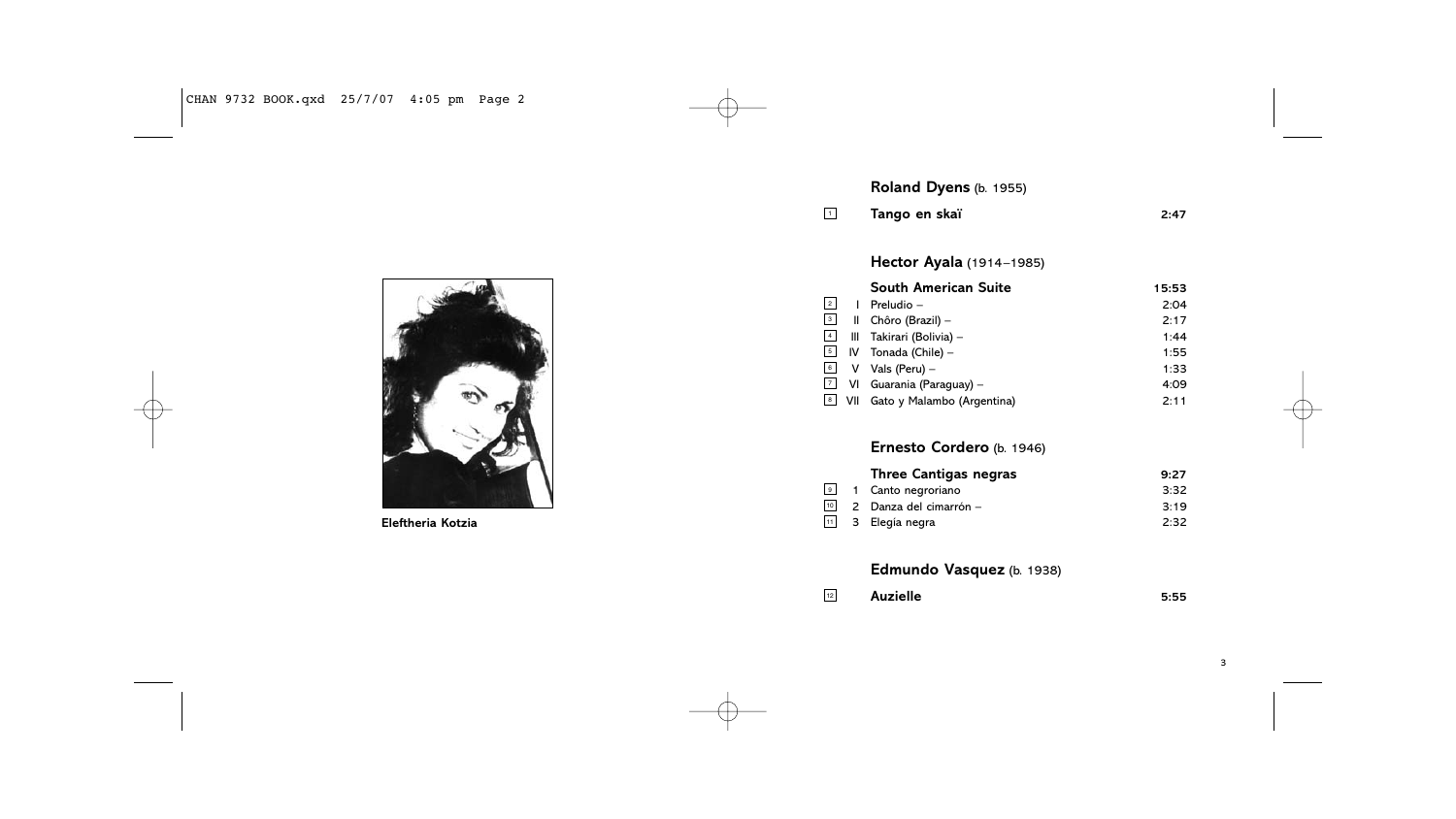|                    | João Teixeira Guimarães<br>(Pernambuco) (1883-1947) |                  |
|--------------------|-----------------------------------------------------|------------------|
| 13                 | <b>Graúna</b> (Blackbird) –                         | 2:56             |
| $\lceil 14 \rceil$ | Sons de Carrilhões (Sounds of Bells)                | 2:23             |
|                    | Astor Piazzolla (1921-1992)                         |                  |
| 15                 | <b>Verano Porteño</b> (Summer in Buenos Aires)      | 5:40             |
| 16                 | <b>Rio Sena</b> (River Seine)                       | 3:37             |
| 17                 | La Muerte del ángel (Death of the Angel)            | 4:43             |
|                    | Dilermando Reis (1918-1976)                         |                  |
| 18                 | Xôdó da Baiana (Sweetheart of Bahia)                | 2:42             |
| 19                 | Se ela perguntar (If she should ask)                | 3:25<br>TT 60:06 |

### **Eleftheria Kotzia** guitar

4

Eleftheria Kotzia plays a guitar by Jose Romanillos, with strings by d'Addario

### **La guitarra latina**

In his book *The Home of Mankind* Hendrik Van Loon wrote, that 'India is full of Indians'. To say that 'Latin America is full of Latin Americans' would be no less naively simplistic; the peoples and cultures of its component countries are very diverse. Each one represents a melting pot of influences: those of the indigenous Indians, the Spanish, Portugese and Italian colonists, the Africans who were brought over as slaves, and those 'imported' from North America and from other European countries. National character and culture vary, over and above the identity of the colonists, according to the racial mix of the population; Brazil is the ultimate 'melting pot', whilst in Peru it is Indian culture that predominates, and the Argentine character is as closely akin to that of Italians as that of Brazil is to the Portugese, and Central America is to the Spanish, though each is overlaid with other influences. Crossfertilization, the adoption and modification of dance forms from other Latin American countries, adds to the complexity. This recording demonstrates some of this diversity – as well as the central importance of the rhythmic vitality that endears Latin American music to so many other peoples. The 'external' fascination for Latin American

music is not purely passive. **Roland Dyens**, born in Tunisia and musically educated in Paris, has paid his respects in several of his works, one of which is the *Tango en skaï*, a parody of an Argentine tango, which he originally improvised – and was surprised to find that, when he published it seven years later in 1985, it became his 'greatest hit'. He says of it: '"Skaï" in French means imitation leather, maybe worse than bad plastic! It has to be played with a lot of humour, a maximum of dynamics and a minimum of *rubato*. Not at all "classico-seriously"!'

**Hector Ayala** was an Argentine musicologist and composer of numerous works for the guitar. His *South American Suite* (Serie americana) encapsulates his pancontinental interest, a collection of pieces in folk-musical dance and song forms from six of its countries: the Brazilian *Chôro* is a dance to which music (of no specific form) is supplied by *chôroes*, itinerant bands of street musicians. The Viennese waltz became transmuted in various South American countries; Ayala's Peruvian *Vals* represents one of its manifestations. The *Takirari* is a lively Bolivian dance, probably deriving from the dances of the *taki* which featured in all Inca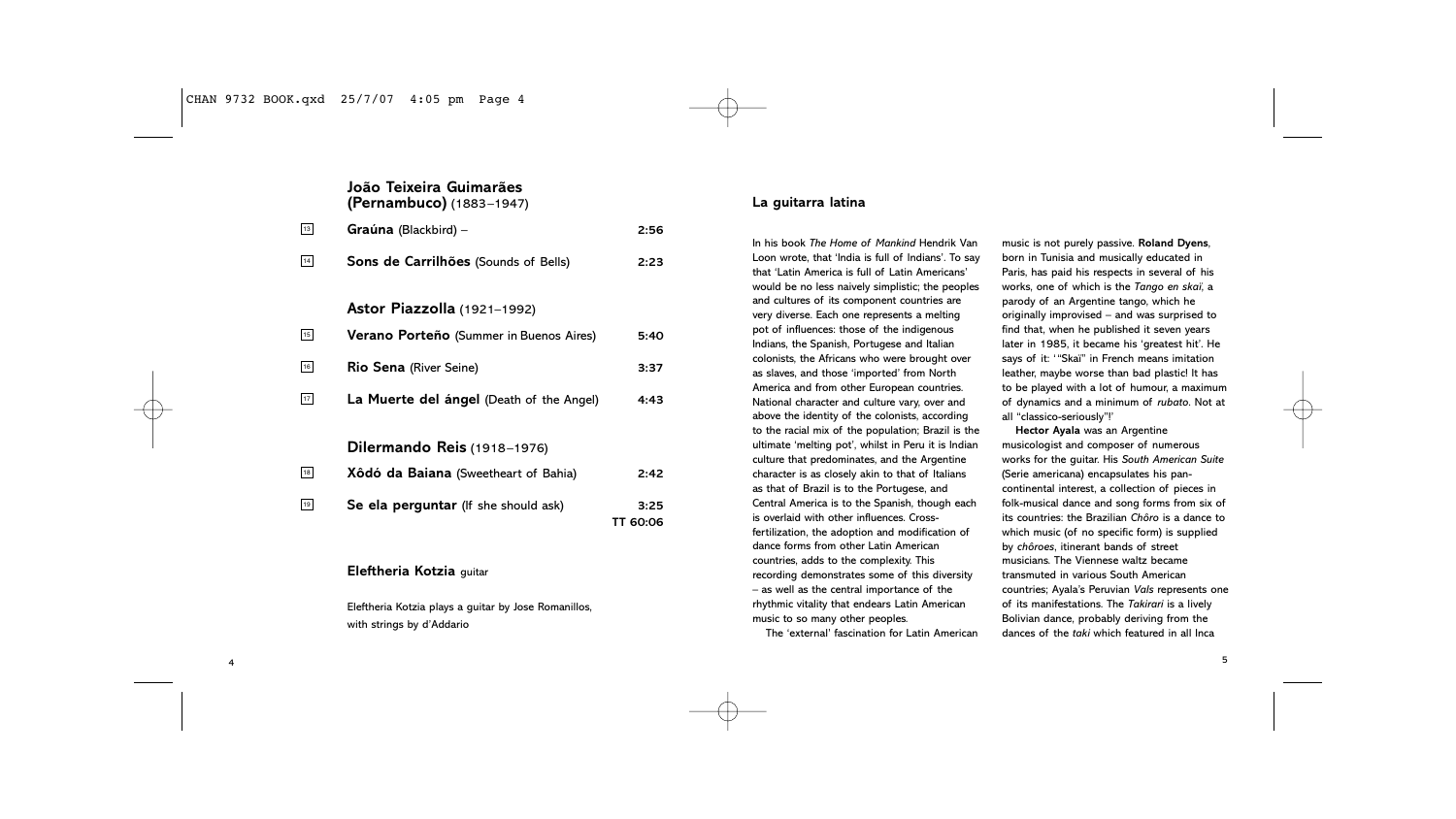#### CHAN 9732 BOOK.qxd 25/7/07 4:05 pm Page 6

celebrations. The pentatonic melody and some sound effects evoke the Indian flute. *Tonadas* are dance-songs, found in several Latin American countries; in Panama the term applies to the sung part of the *Tamborito*; the Chilean *Tonada* usually has two sections – a lyrical air in 3/4 time and a lively dance-like one in 6/8. Ayala's is in A–B–A form, in which the A is the dance and the B a sort of *recitativo*; both are in 3/4 time. The *Guarania*, devised by José Asunción Flores, a Paraguayan diplomat, is in the spirit of the dances of the Guaranay Indians, but from Ayala's pen it emerges as a lyrical song! From Ayala's own country, the *Gato* (cat) is a prancing dance in 3/4 time, of uncertain origin, and the *Malambo* with which it is coupled is a lively one in 6/8 time, in which the steps are competitively improvised.

**Ernesto Cordero** is a Puerto Rican who studied the guitar in Spain and Italy, and composition in Italy and New York. The three *Cantigas negras* were commissioned as a test piece by the Mettmann International Guitar Competition in 1989. Their intention is, with the aid of crossed strings (to produce a snaredrum effect) and various forms of percussion, to evoke Caribbean cultural heritage, the African influence, and at the same time using elements that recall ancient music, as in the *Canto negroriano* where there is an obvious reference to Gregorian Chant.

**Edmundo Vasquez** was born and educated in Chile but now lives in Paris. The common thread that connects much of his varied music for many musical media is that of melodic and rhythmic elements of 'peasant' song and dance music from Chile and Argentina. He adds: 'Every piece shows a will to recreate an atmosphere, an imaginary space, a *gestique* typical of the instrument when being played, to evoke rhythms and essential colours in an obstinate effort to keep them from oblivion.' In short, his aim is to protect characteristic South American music from drowning in the flood of internationalism. *Auzielle* is a *milonga*, a popular Argentine dance in 2/4 time in rondo form, which surrendered its 'top of the pops' position to the tango around the turn of the century.

**João Teixeira Guimarães**, better known by the surname 'Pernambuco', the town where he was born, wrote over 300 pieces for the guitar but, since he did not know how to write music, most of them are lost. *Graúna* (Blackbird) is a *chôros*. *Sons de Carrilhões* (Sounds of Bells) is a *maxixe*, a dance which, like the tango, initially had the reputation of being lascivious. In order to minimise the risk of damaging his own reputation, Guimarães described it as a *chôro-maxixe*. The tango and *maxixe* are both in 2/4 time but they are otherwise unrelated.

**Astor Piazzolla**, an Argentine pianist and player of the bandoneon (a form of

accordion), studied with Nadia Boulanger in Paris. Much of his musical life was devoted to diversifying the tango, often introducing elements of jazz, and establishing it as a viable art form. *Verano Porteño* (Summer in Buenos Aires), *Rio Sena* (River Seine) and *La Muerte del ángel* (Death of the Angel) are typical examples. The current revival of interest in the tango may be due to Piazzolla's work – or *vice versa*!

**Dilermando Reis** was a famous guitarist and composer of Brazilian popular music. He recorded about 100 of his own compositions between 1941 and 1975, as well as some of those of Bach, Tárrega and of other South American composers. *Xôdó da Baiana* (Sweetheart of Bahia) is in the form of a lively *chôros*, whilst *Se ela perguntar* (If she should ask [me how I feel about her]) is a song in slow waltz time.

**© 1999 John W. Duarte**

**Eleftheria Kotzia** was born in Greece and studied at the National Conservatory in Athens, the Conservatoire national supérieur de musique de Paris, and finally, with support from the British Council and Hellenic Foundation, at the Guildhall School of Music in London. She has twice been chosen to participate with a scholarship in Julian Bream's masterclasses and was the first-prize winner of the sixth International Guitar Competition in Milan. She has toured extensively in Europe, North Africa, Canada, the United States, Australia and the Far East both as a soloist and with orchestras, and has performed at many festivals including the American Guitar Festival, the Tavener Festival in Athens, the Segovia Celebrations in Spain and the Norfolk and Norwich, Lichfield, King's Lynn and Bournemouth Festivals in the UK.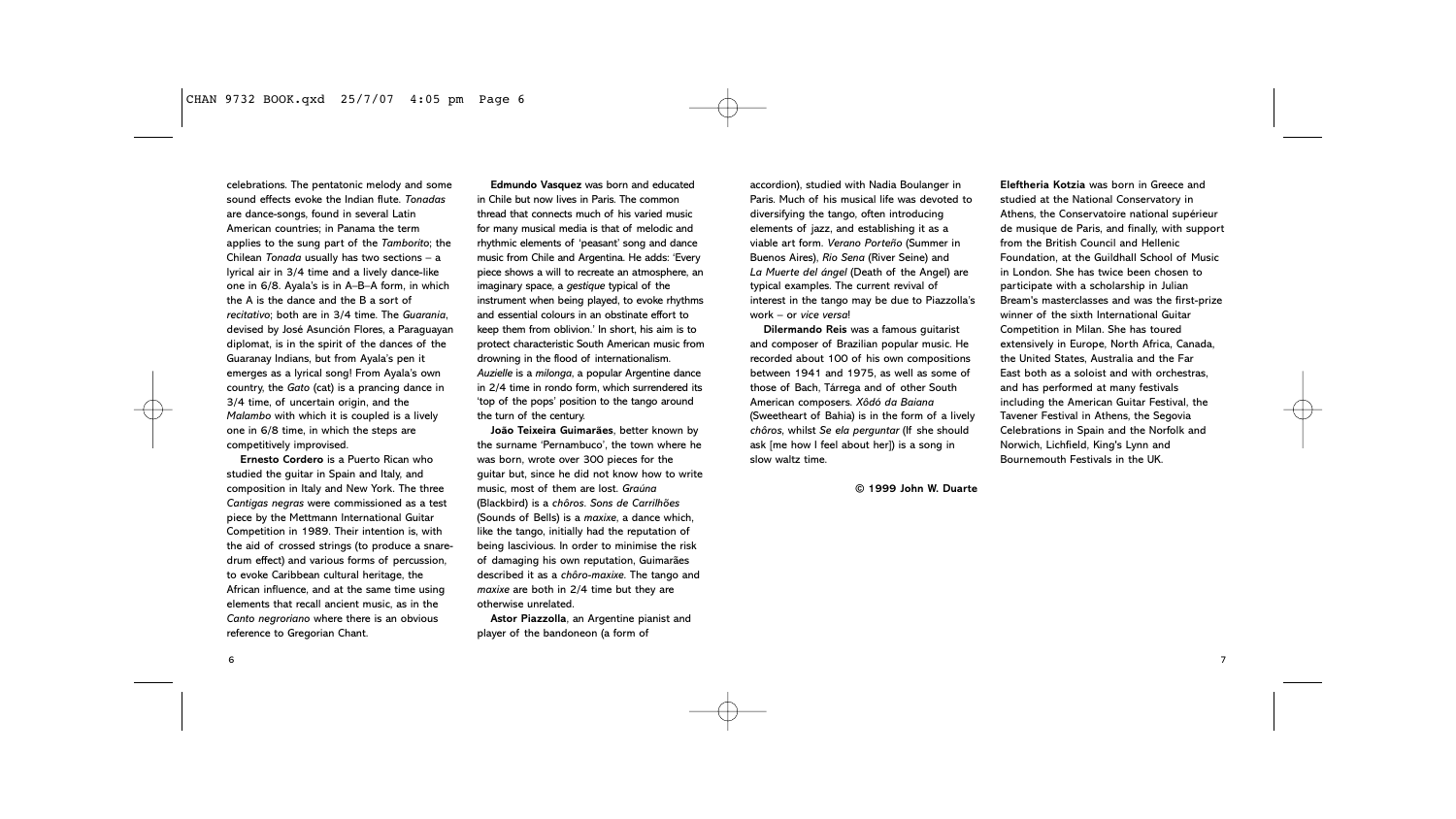### **La guitarra latina**

In seinem Buch *The Home of Mankind* schreibt Hendrik Van Loon, "Indien ist voller Inder". Zu sagen, daß "Lateinamerika voller Lateinamerikaner" sei, wäre kaum weniger naiv und simplistisch, da die Völker und Kulturen dieses Kontinents doch schließlich überaus verschieden sind. Jedes einzelne ist ein Schmelztiegel der unterschiedlichsten Einflüsse: indianische Ureinwohner, spanische, portugiesische und italienische Kolonialisten, als Sklaven importierte Afrikaner sowie solche, die aus Nordamerika oder Europa kamen. Stärker noch als durch die Identität der Kolonialherren sind der jeweilige Nationalcharakter und die Kultur eines Landes durch das Gemisch der Rassen bedingt: Brasilien ist der größte Schmelztiegel, während in Peru die indianische Kultur vorherrscht; der Charakter Argentiniens ist durch die Italiener ähnlich geprägt wie der Brasiliens durch die Portugiesen und der Mittelamerikas durch die Spanier, obwohl sich überall auch andere Einflüsse behaupten. Die gegenseitige kulturelle Befruchtung, die sich besonders in der Übernahme und Aneignung von Tanzformen der anderen lateinamerikanischen Länder zeigt, trägt zur Komplexität dieser Situation bei. Die

vorliegende Aufnahme bietet einen Einblick in diese Vielschichtigkeit wie auch in die zentrale Bedeutung der rhythmischen Vitalität, in der die große Beliebtheit der lateinamerikanischen Musik bei so vielen anderen Völkern begründet liegt.

Die "fremde" Begeisterung für lateinamerikanische Musik ist nicht ausschließlich passiv. Der aus Tunesien gebürtige und in Paris musikalisch ausgebildete **Roland Dyens** hat seine Verehrung für diese Musik in mehreren seiner Kompositionen zum Ausdruck gebracht; eine davon, der *Tango en skaï*, ist die ursprünglich improvisierte Parodie eines argentinischen Tangos. Als er das Stück sieben Jahre später (1985) veröffentlichte, wurde es zu seiner großen Überraschung sein "größter Hit". Er kommentiert die Komposition: "Skaï" bedeutet auf französisch Lederimitat, schlimmer noch als schlechtes Plastik! Man muß das Stück mit viel Humor spielen, mit einem Maximum an Dynamik und einem Minimum an *Rubato*. Bloß nicht "klassischernsthaft!"

Der argentinische Musikwissenschaftler und Komponist **Hector Ayala** hat zahlreiche Werke für Gitarre geschrieben. Die *South American Suite* (Serie americana) bezeugt sein panStücken, die volksmusikhafte Tanz- und Liedformen aus sechs Ländern verarbeiten: Der brasilianische *Chôro* ist ein Tanz, dessen Musik (in unbestimmter Form) von umherziehenden Straßenmusikanten, den sogenannten *chôroes*, gespielt wird. Der Wiener Walzer wurde in verschiedenen südamerikanischen Ländern transformiert; Ayalas peruanischer *Vals* ist eine solche lokale Aneignung. Der *Takirari* ist ein lebhafter bolivianischer Tanz, der sich wahrscheinlich von den Tänzen der *Taki* ableitet, die bei allen Festlichkeiten der Inka eine Rolle spielten. Die pentatonische Melodie und einige Klangeffekte erinnern an die indianische Flöte. *Tonados* sind Tanzlieder, die in verschiedenen lateinamerikanischen Ländern zu finden sind. In Panama bezieht sich der Begriff auf den gesungenen Teil des *Tamborito*. Die chilenische *Tonada* besteht gewöhnlich aus zwei Teilen – eine lyrische Weise im 3/4-Takt und ein lebhafterer Tanz im 6/8-Takt. Ayalas *Tonada* weist eine A–B–A-Form auf, wobei der A-Teil der eigentliche Tanz ist und der B-Teil eine Art von *recitativo*; beide Teile stehen im 3/4-Takt. Die *Guarania* wurde von José Asunción Flores, einem paraguayischen Diplomaten erfunden und erinnert an die Tänze der Guaranay-Indianer; bei Ayala ist sie jedoch ein lyrisches Lied! Aus Ayalas eigenem Land stammt der *Gato* (Katze), ein

kontinentales Interesse in einer Serie von

schreitender Tanz unbekannter Herkunft im 3/4-Takt; der sich ihm beigesellende *Malambo* ist ein lebhafter Tanz im 6/8-Takt, dessen Schritte im Wettstreit improvisiert werden.

Der Puerto-Ricaner **Ernesto Cordero** studierte Gitarre in Spanien und Italien sowie Komposition in Italien und New York. Die drei *Cantigas negras* wurden 1989 von der Mettmann International Guitar Competition als Prüfungsstück in Auftrag gegeben. Die Intention dieser Stücke ist, mithilfe von Kreuzbesaitung (um den Effekt einer Leinentrommel nachzuahmen) und verschiedenen Schlageffekten das karibische Kulturerbe und dessen afrikanische Einflüsse zu imitieren; gleichzeitig werden musikalische Elemente verarbeitet, die an frühe Musik erinnern, wie in dem *Canto negroriano*, der eindeutige Anspielungen auf den gregorianischen Gesang enthält.

**Edmundo Vasquez** wurde in Chile geboren und ausgebildet; heute lebt er in Paris. Der rote Faden, der seine vielseitige Musik für die verschiedensten Besetzungen verbindet, findet sich in den melodischen und rhythmischen Elementen der Lieder und Tanzmusik der ländlichen Bevölkerung Chiles und Argentiniens. Er kommentiert: "Jedes dieser Stücke drückt die Absicht aus, eine Atmosphäre wiedererstehen zu lassen, einen imaginären Raum, eine für das gespielte Instrument typische *gestique*, und so in einer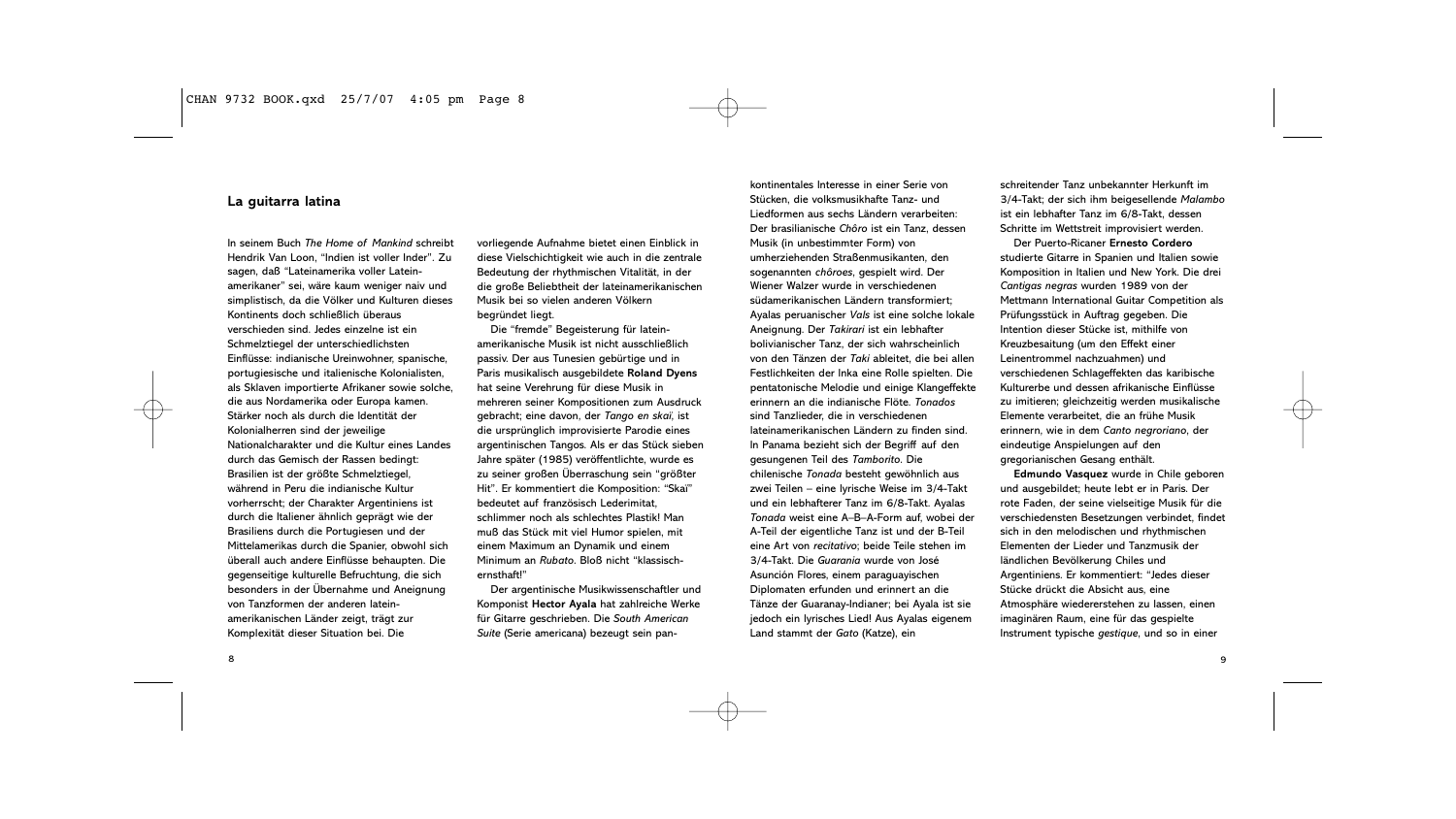#### CHAN 9732 BOOK.qxd 25/7/07 4:05 pm Page 10

beharrlichen Anstrengung gegen das Vergessen diese Rhythmen und zentralen Klangfarben zu evozieren." Seine Absicht ist es mithin, die charakteristische südamerikanische Musik vor dem Untergehen in der Flut des Internationalismus zu bewahren. *Auzielle* ist eine *milonga*, ein volkstümlicher argentinischer rondoartiger Tanz im 2/4-Takt, der um die Jahrhundertwende seine Vorrangstellung an den Tango abtreten mußte.

**João Teixeira Guimarães** – besser bekannt unter dem Namen Pernambuco, der Stadt, in der er geboren wurde – komponierte über 300 Stücke für Gitarre; da er jedoch keine Noten schreiben konnte, sind die meisten davon verloren. *Graúna* (Amsel) ist ein *chôros*. *Sons de Carrilhões* (Glockenklänge) ist eine *maxixe*, ein Tanz, der wie der Tango ursprünglich den Ruf hatte, lasziv zu sein. Um seinem eigenen Ruf nicht zu schaden, nannte Guimarães das Stück daher eine *chôro-maxixe*. Tango und *maxixe* stehen zwar beide im 2/4-Takt, sind im übrigen aber nicht verwandt.

Der argentinische Pianist und Bandoneon-Spieler **Astor Piazzolla** studierte bei Nadia Boulanger in Paris. Einen Großteil seines Lebens widmete er der Aufgabe, die vielseitigen Möglichkeiten des Tango auszuloten – darunter auch die Vermischung mit Elementen des Jazz – und ihn zu einer eigenständigen Kunstform zu machen. *Verano Porteño* (Sommer in Buenos Aires), *Rio Sena*

(Der Seine-Fluß) und *La Muerte del ángel* (Tod des Engels) sind typische Beispiele hierfür. Die große Renaissance des Interesses am Tango mag durchaus auf Piazzollas Verdiensten beruhen – oder umgekehrt!

**Dilermando Reis** war ein berühmter Gitarrist und Komponist brasilianischer Volksmusik. Zwischen 1941 und 1975 nahm er über 100 seiner eigenen Kompositionen sowie auch Werke von Bach, Tárrega und anderen südamerikanischen Komponisten auf Schallplatte auf. *Xôdó da Baiana* (Geliebte der Bahia) ist in der Form eines lebhaften *chôros* gehalten, während *Se ela perguntar* (Wenn sie fragen würde [was ich für sie empfinde]) ist ein Lied im langsamen Walzertakt.

> **© 1999 John W. Duarte** Übersetzung: Stephanie Wollny

**Eleftheria Kotzia** wurde in Griechenland geboren und studierte am Nationalkonservatorium in Athen, dem Conservatoire national supérieur de musique de Paris und schließlich mit Unterstützung des British Council und der Hellenic Foundation an der Guildhall School of Music in London. Sie nahm zweimal als Stipendiatin an Julian Breams Meisterkursen teil und war erste Preisträgerin des Sechsten Internationalen Gitarrenwettbewerbs in Mailand. Zahlreiche Tourneen führten sie als Solistin und mit Orchestern

durch Europa, nach Nordafrika, Kanada und Australien, in die USA und den fernen Osten; zudem trat sie auf zahlreichen Festivals auf, darunter das American Guitar Festival, das

Tavener Festival in Athen, die Segovia Festtage in Spanien sowie in England die Festivals in Norfolk und Norwich, Lichfield, King's Lynn und Bournemouth.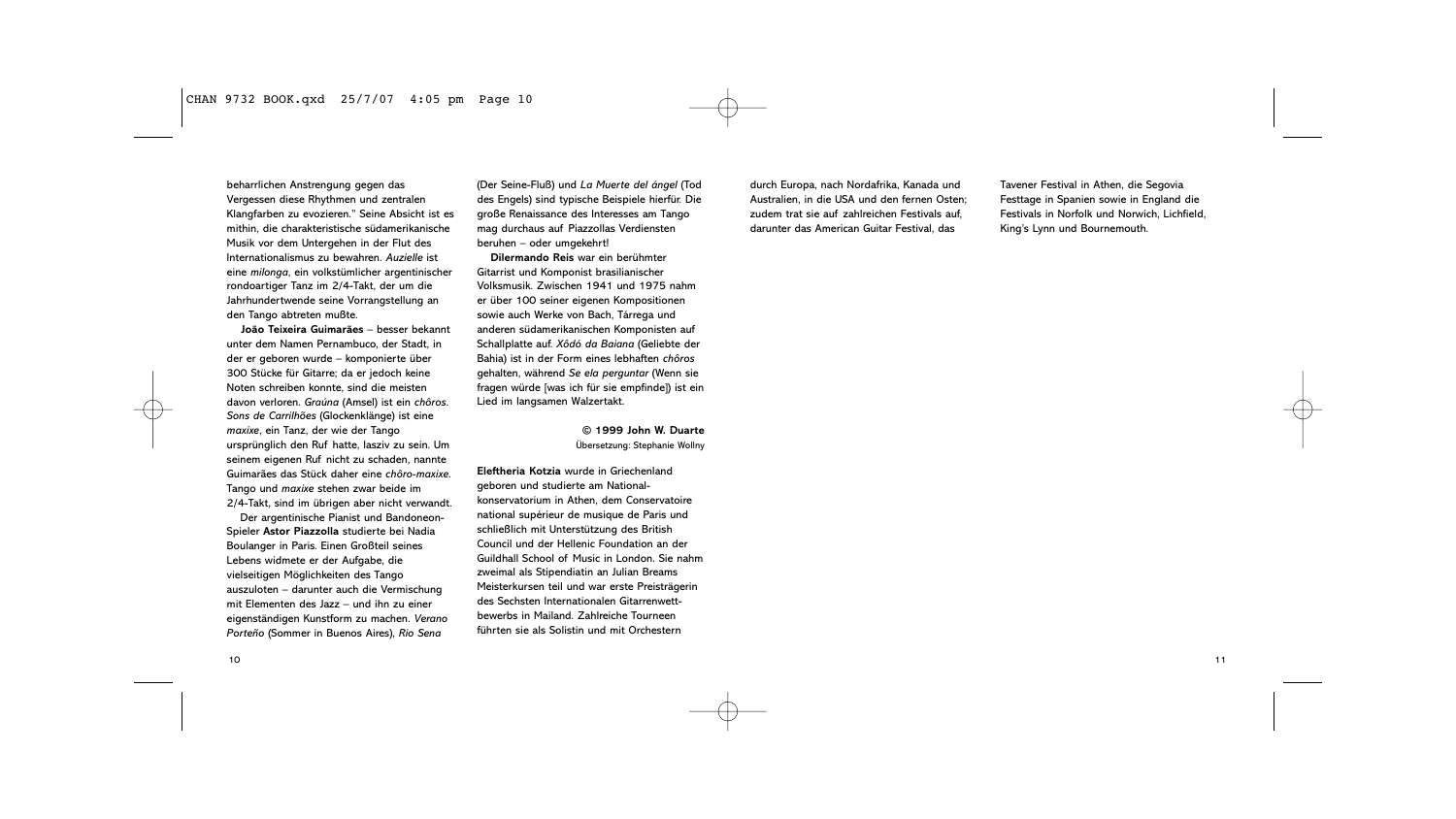### **La guitarra latina**

Dans son livre, *The Home of Mankind*, Hendrik Van Loon a écrit que "l'Inde est pleine d'indiens". Déclarer que "l'Amérique latine est pleine d'américains latins" ne serait pas d'une naïveté moins simpliste; les peuples et les cultures des pays qui la constituent sont des plus divers. Chacun d'entre-eux représente un *melting-pot* d'influences: celles des indiens indigènes, celles des colons espagnols, portugais et italiens, celles des africains qui y furent amenés en esclavage, et celles "importées" de l'Amérique du nord et d'autres pays d'Europe. Par-delà l'identité des colons, le caractère national et la culture varient selon le mélange racial de la population. Ainsi, tandis que le Brésil est le suprême "melting-pot", le Pérou est dominé par la culture indienne, le caractère de l'Argentine est proche de l'Italie, celui du Brésil est proche du Portugal, tandis que l'Amérique centrale ressemble à l'Espagne, chacun de ces pays étant par ailleurs traversé par d'autres influences. L'hybridation, l'adoption et la modification de formes empruntées aux danses d'autres pays d'Amérique latine viennent s'ajouter à cette complexité. Le présent enregistrement nous montre quelques exemples de cette diversité – tout comme l'importance fondamentale de la vitalité

rythmique qui rend la musique d'Amérique latine si chère à tant de gens de part le monde.

La fascination "extérieure" portée à la musique d'Amérique latine n'est pas simplement passive. **Roland Dyens**, qui est né en Tunisie et a fait ses études musicales à Paris, lui a rendu hommage dans plusieurs de ses œuvres. L'une d'entre-elles s'intitule *Tango en skaï*. Il s'agit d'une parodie d'un tango argentin que l'auteur improvisa au départ – quand il publia ce morceau sept ans plus tard en 1985, celui-ci devint son "plus grand succès". Dyens raconte: "En français, le mot 'skaï' signifie 'imitation cuir', ce qui est peutêtre pire encore que du mauvais plastique! Il faut jouer ce morceau avec beaucoup d'humour, un maximum de dynamiques et un minimum de *rubato*. Pas du tout 'classicosérieux'!"

Le musicologue et compositeur argentin **Hector Ayala** a écrit de nombreuses pièces pour la guitare. Sa *South American Suite* (Serie americana) est un résumé de son intérêt pancontinental. C'est une collection de pièces empruntant leurs formes à des danses et des chansons folkloriques de six de ses pays: le *Chôro* brésilien est une danse dont la musique

(qui ne possède pas de forme spécifique) est fournie par des *chôroes*, c'est-à-dire des ensembles itinérants de musiciens de rue. La valse viennoise a subi des transformations dans plusieurs pays d'Amérique du sud: la *Vals* péruvienne d'Ayala en est un exemple. La *Takirari* est une danse bolivienne animée, probablement issue des danses du *taki* qui figurait dans toutes les célébrations des Incas. La mélodie pentatonique et divers effets sonores évoquent la flûte indienne. Les *Tonadas* sont des danses-chansons que l'on trouve dans plusieurs pays d'Amérique latine. A Panama, le terme s'applique à la partie chantée du *Tamborito*. La *Tonada* du Chili possède généralement deux sections – un air lyrique à 3/4 et un autre dans le style d'une danse vive à 6/8. Celle de Ayala suit la forme A–B–A, dans laquelle A est la danse et B un genre de récitatif; ils sont tous deux à 3/4. La *Guarania*, inventée pas un diplomate paraguayen du nom de José Asunción Flores, emprunte son caractère aux danses des indiens du Guatémala. Cependant, sous la plume d'Ayala, elle se tranforme en une chanson lyrique! Issu du pays natal de Ayala, le *Gato* (chat) est une danse sautillante à 3/4, dont l'origine est incertaine; la *Malambo* qui s'y adjoint est une danse rapide à 6/8, dans laquelle les pas sont totalement improvisés. **Ernesto Cordero** est portoricain. Il a étudié

la guitare en Espagne et en Italie, la

composition en Italie et à New York. Les trois *Cantigas negras* furent commandés par la Mettmann International Guitar Competition de 1989. Leur intention est, avec l'aide de cordes croisées (produisant un effet comparable à celui d'un tambour à timbre) et de diverses formes de percussions, d'évoquer l'héritage culturel des Caraïbes et l'influence africaine, tout en ayant recours à des éléments rappelant la musique ancienne, comme dans le *Canto negroriano* où l'on peut trouver une référence explicite au plain-chant grégorien.

**Edmundo Vasquez**, qui est né au Chili où il a fait ses études, vit aujourd'hui à Paris. Le trait commun qui unit la plupart de ses compositions variées destinées à divers instruments réside dans des éléments mélodiques et rythmiques empruntés aux chansons et aux danses "paysannes" du Chili et de l'Argentine. Il ajoute: "Chaque pièce montre la volonté de recréer une atmosphère, un espace imaginaire, une *gestique* typique de l'instrument quand elle est jouée, pour évoquer des rythmes et des couleurs essentielles dans un effort obstiné de les préserver de l'oubli." En résumé, son but est de protéger la musique typiquement sudaméricaine de se noyer dans le flot de l'internationalisme. *Auzielle* est une *milonga*, une danse populaire argentine à 2/4 de forme rondo, qui céda au tango sa position de "Numéro un" vers le début du siècle.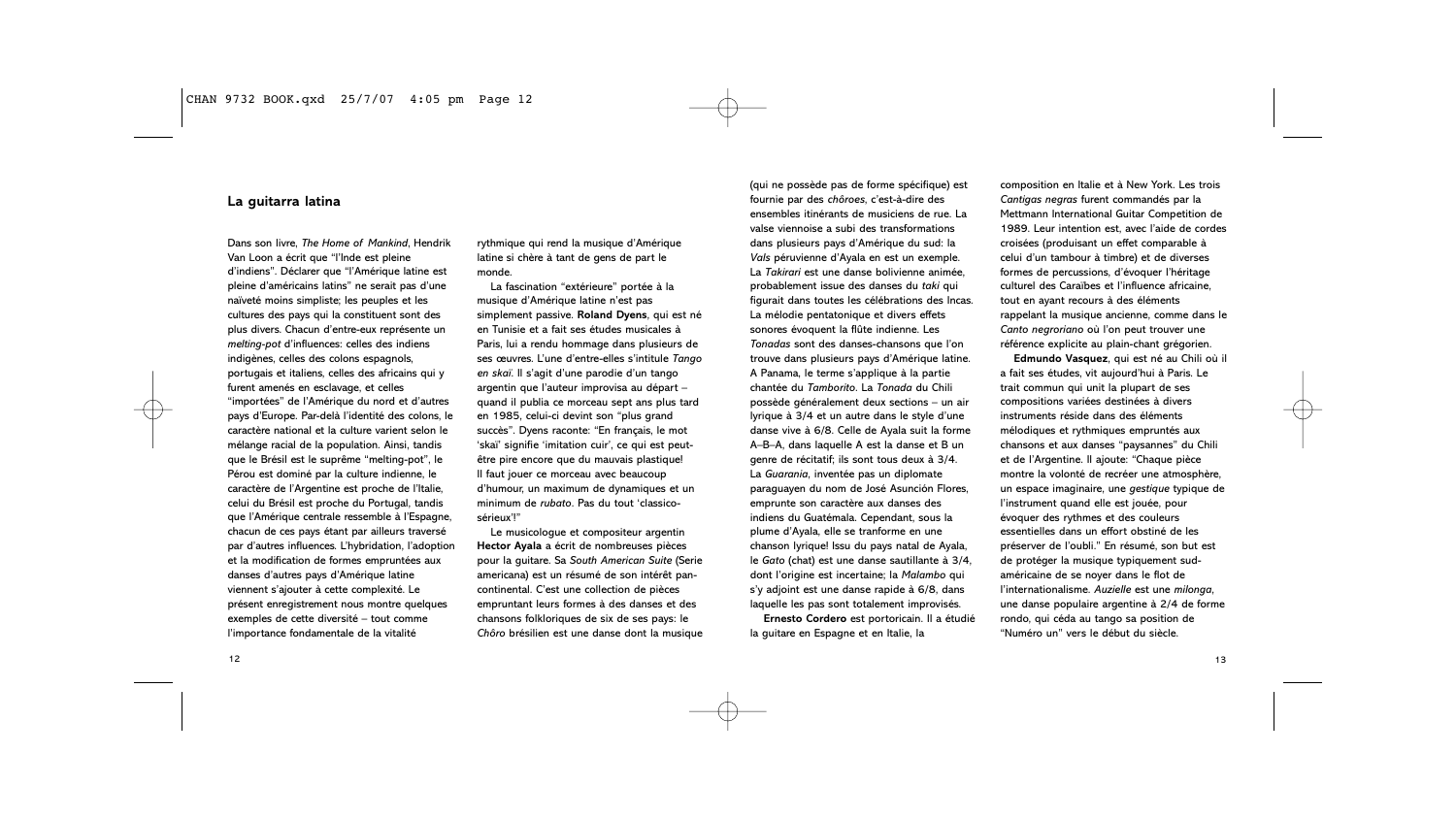#### CHAN 9732 BOOK.qxd 25/7/07 4:05 pm Page 14

Auteur de plus de trois cents pièces pour guitare, **João Teixeira Guimarães** est mieux connu sous le nom de "Pernambuco", qui est la ville où il est né. Cependant, comme il ne savait pas écrire la musique, la plupart de ses pièces sont perdues. *Graúna* (Merle) est un *chôros. Sons de Carrilhões* (Sons de cloches) est une *maxixe*, une danse qui à l'instar du tango était à l'origine considérée comme étant lascive. Afin de minimiser le risque de voir sa réputation entachée, Guimarães l'a décrite comme étant un *chôro-maxixe*. Si le tango et la maxixe sont tous les deux à 2/4, ils n'ont cependant aucun point commun.

Le pianiste argentin et joueur de bandonéon (un genre d'accordéon) **Astor Piazzolla** étudia avec Nadia Boulanger à Paris. Il consacra la majeure partie de sa carrière à diversifier le tango dans lequel il introduisit souvent des éléments de jazz, et en fit une forme d'art valable. *Verano Porteño* (Eté à Buenos Aires), *Rio Sena* (La Seine) et *La Muerte del ángel* (La mort de l'ange) sont des exemples typiques de son style. Le renouveau d'intérêt porté actuellement au tango est peutêtre le résultat du travail de Piazzolla – ou réciproquement!

**Dilermando Reis** fut un célèbre guitariste et compositeur de musique populaire brésilienne. Il enregistra environ une centaine de ses propres compositions entre 1941 et

1975, ainsi que des œuvres de Bach, de Tárrega et d'autres compositeurs sudaméricains. *Xôdó da Baiana* (Petit cœur de Bahia) est un joyeux *chôros*, tandis que *Se ela perguntar* (Si elle devait me demander [ce que j'éprouve pour elle]) est une valse lente.

> **© 1999 John W. Duarte** Traduction: Francis Marchal

**Eleftheria Kotzia** est née en Grèce et a fait ses études au Conservatoire national d'Athènes, au Conservatoire national supérieur de musique de Paris et pour finir, grâce au soutien du British Council et de la Fondation héllénique, à la Guildhall School of Music à Londres. Elle s'est vue offrir à deux reprises une bourse pour participer aux classes de maître de Julian Bream et a remporté le premier prix du Sixième concours international de guitare de Milan. Elle a fait de nombreuses tournées en Europe, en Afrique du Nord, au Canada, aux Etats-Unis, en Australie et en Extrême-Orient, à la fois comme soliste et avec des orchestres, et elle a participé à de nombreux festivals dont le Festival américain de guitare, le Festival Tavener à Athènes, les Journées Segovia en Espagne et, au Royaume-Uni, le Norfolk and Norwich Festival ainsi que les festivals de King's Lynn, Lichfield et Bournemouth.

You can now purchase Chandos CDs directly from us. For further details telephone +44 (0) 1206 225225 for Chandos Direct. Fax: +44 (0) 1206 225201. Chandos Records Ltd, Chandos House, Commerce Way, Colchester, Essex CO2 8HQ, UK. E-Mail: chandosdirect@chandos.net Website: www.chandos.net

Any requests to license tracks from this or any other Chandos disc should be made directly to the Copyright Administrator, Chandos Records Ltd, at the above address.

#### **Chandos 20-bit Recording**

The Chandos policy of being at the forefront of technology is now further advanced by the use of 20-bit recording. 20-bit has a dynamic range that is up to 24dB greater and up to 16 times the resolution of standard 16-bit recordings. These improvements now let you the listener enjoy more of the natural clarity and ambience of the 'Chandos sound'.

**Producer & engineer** John Taylor **Recording venue** Holy Trinity Church, Weston, Hertfordshire; 10–11 August 1997 & 26 January 1998 **Front cover** Photo of Eleftheria Kotzia **Design** D.M. Cassidy **Booklet typeset by** Michael White-Robinson **Booklet editor** Kara Reed **Copyright** Henry Lemoine (*Tango en skaï*), © 1997 Querico Publications (*South American Suite*), Verlag Hubertus Nogatz-Düsseldorf (*Three Cantigas negras*), Editions Max Eschig (*Auzielle*), Ricordi (*Graúna* & *Sons de Carrilhões*), Ed. Chanterelle (*Verano Porteño*), Ed. Margaux-Berlin (*Rio Sena*), Ed. Lagos-Buenos Aires (*La Muerte del ángel*), Bar deicante Editora Musical-S. Paulo (*Xôdó da Baiana* & *Se ela perguntar*) p 1999 Chandos Records Ltd c 1999 Chandos Records Ltd Chandos Records Ltd, Colchester, Essex, England Printed in the EU